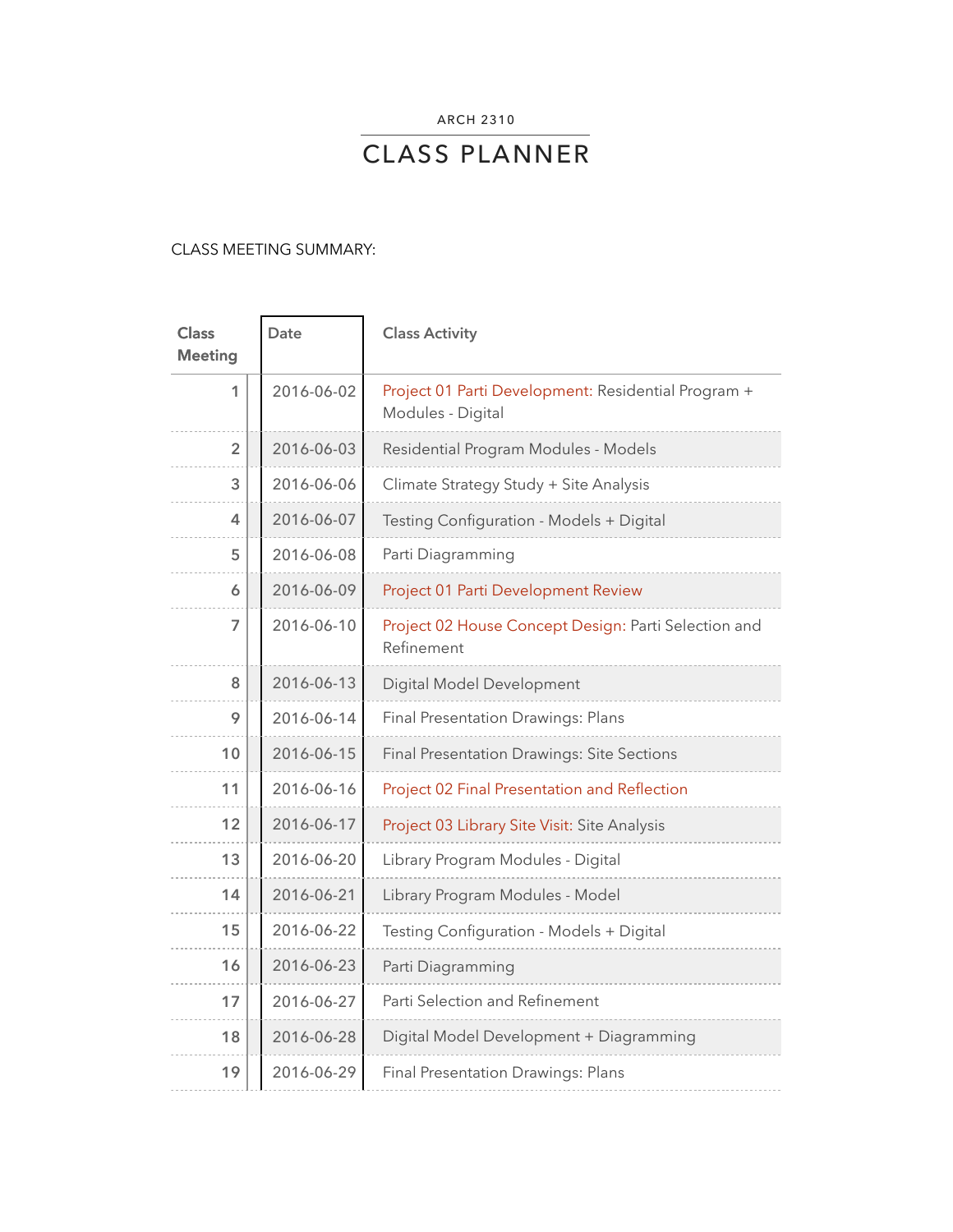| Class<br>Meeting | Date       | <b>Class Activity</b>                             |
|------------------|------------|---------------------------------------------------|
| 20               | 2016-06-30 | <b>Final Presentation Drawings: Site Sections</b> |
| 21               | 2016-07-05 | Final Presentation Drawings: Mock Up              |
| 22               | 2016-07-06 | Project 03 Final Presentation and Reflection      |

# Notes:

COURSE GRADING AND POINT SYSTEM: All assignments are valued at 100 points total. To receive 100% of your earned points, you must be present and ready at the beginning of class for all reviews of the assignment. Students not meeting this requirement will have a 15% reduction on their score for the assignment.

REVIEWS: Pin-up reviews require printed or original drawing materials and models at the correct scale. Printing must NOT TAKE PLACE during CLASS TIME. Late printing will result in a deduction of points from the assignment grade.

ASSIGNMENT SUBMISSIONS: ALL assignment submissions must be uploaded to your e-portfolio on a page entitled Design III. A final grade will not be issued until the eportfolio includes all assignments and the final formal portfolio is submitted.

For each assignment, select one drawing, sketch, or model view to upload to the course OpenLab Site. Provide a hyperlink below your drawing to the Design III page of your e-portfolio. Be sure to check the appropriate CATEGORY tag for each post to the course site. <https://openlab.citytech.cuny.edu/montgomeryarch2310sp2016/>

 E-PORTFOLIO REFLECTION: With each assignment submission, provide a written description of your assignment and a short reflection on how the assignment is helping you develop a design process.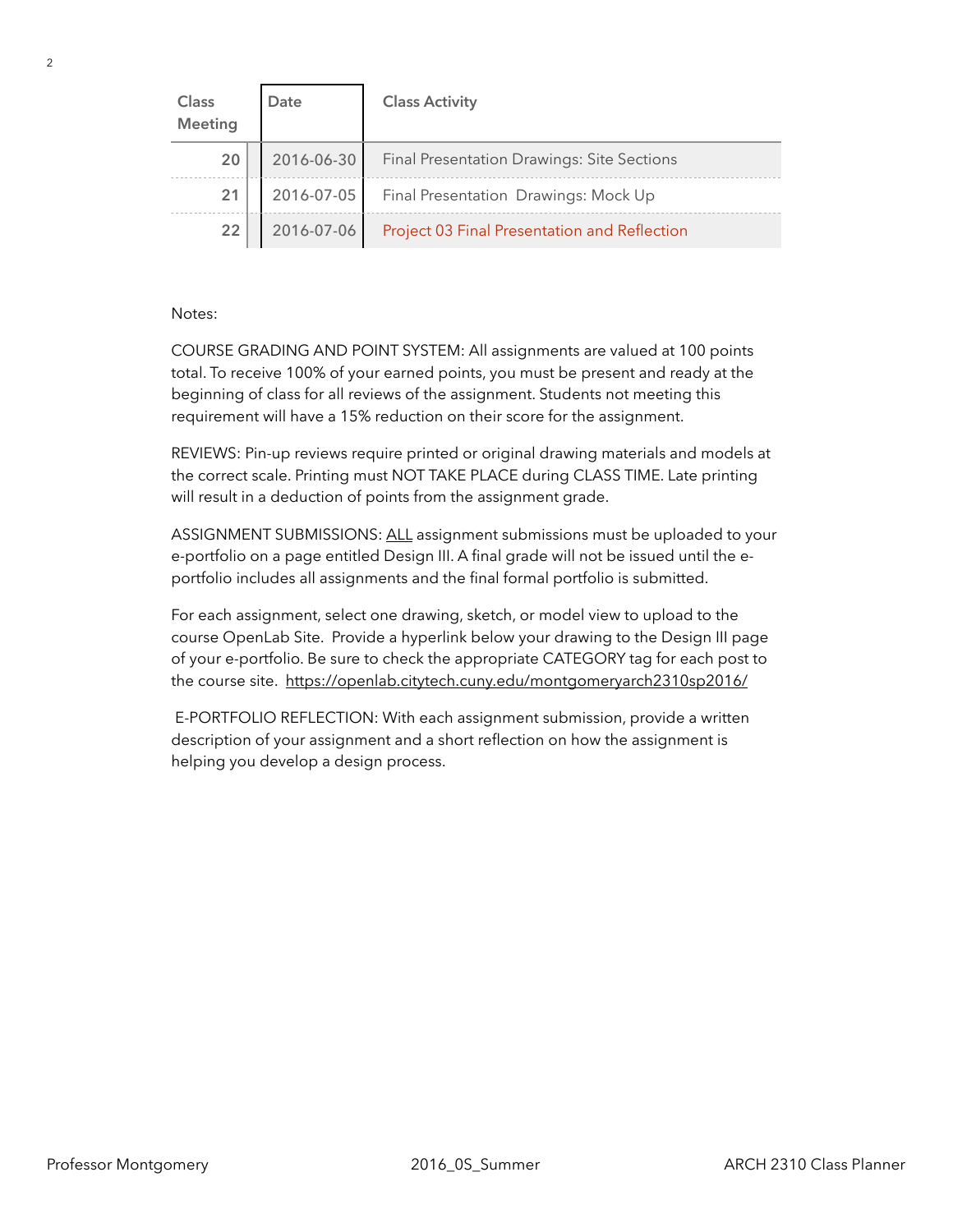# *CLASS MEETING DETAILS AND ASSIGNMENTS*

# **1** Project 01 Parti Development: Residential Program + Modules - **2016-06-02** Digital

- i. Discussion: Project Description, OpenLab Orientation, Reflection on Design Process
- ii. **Assignment A (100 points):** Residential Program + Modules Digital
	- a. Set up e-portfolio and new page for Design III. Upload all assignments to this page throughout the semester.
	- b. Develop a Digital Model of Modules. Use 3'x3' grid as basis for all room dimensions (length, width and height). Avoid square rooms. Show furniture diagrammatically in each room.
		- 1. lounge / space for relaxation + conversation
		- 2. eating
		- 3. cooking
		- 4. sleeping
		- 5. w/c+bath/shower+sink
		- 6. stair hall
		- 7. porch
	- c. [Review interior spaces on Pinterest board: Interiors](https://www.pinterest.com/jason0888/interiors/) https:// www.pinterest.com/jason0888/interiors/
	- d. Save view of each module as a separate jpeg and upload to e-portfolio.
	- e. Add post to e-portfolio that describes each module with 100 words minimum, including horizontal and vertical dimensional requirements, daylight requirements, view requirements, and spatial (volumetric) quality.
- iii. Tools: AutoCAD, Rhino/Sketchup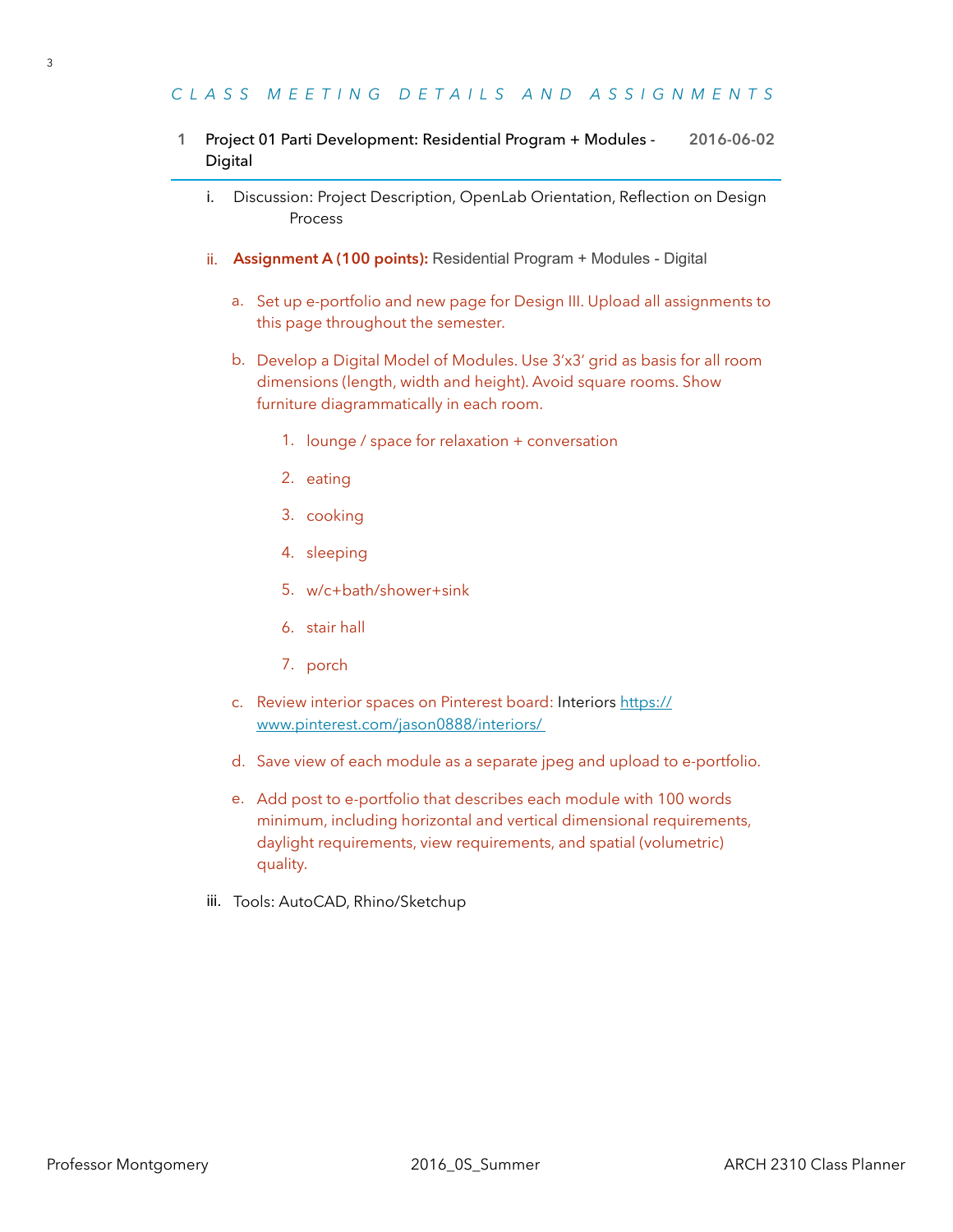- i. **Assignment B (100 points):** Residential Program + Modules Models
	- a. Build a card model to required scale for each program element. The model should reflect full volume of each program space (height, width, length) and may have opening(s) reflecting exterior exposure to view and light.
	- b. Photograph each module and upload to e-portfolio.
- ii. Tools: straight edge, exacto blade, glue, laser cutter (optional)

#### **3** Climate Strategy Study + Site Analysis **2016-06-06**

- i. **Assignment C (100 points):** Climate Strategy + Site Analysis
	- a. Read through Climate Response research materials on OpenLab course site.
	- b. Make a Climate Research page on e-portfolio. Organize a list of bullet points of strategies for building configurations and exterior envelop for assigned climate zone. Add diagram sketches to page. Note: Upload only your own drawings, not borrowed drawings.)
- iv. Tools: Illustrator, Hand Drafting, Scanner.

| 4 Testing Configuration - Models + Digital | 2016-06-07 |
|--------------------------------------------|------------|
|--------------------------------------------|------------|

- i. **Assignment D (100 points):** Residential Space Model and Views
	- a. Develop (5) configurations of the module models on base topo model. For each configuration, document with (3) photographs.
	- b. Develop digital versions of all 5 configurations. Save (3) views of each configuration as jpegs.
	- c. Load all images to e-portfolio. Add bullet point list to each configuration describing strategy and thinking behind the configuration.
	- d. Tools: Digital Camera, Rhino/Sketchup.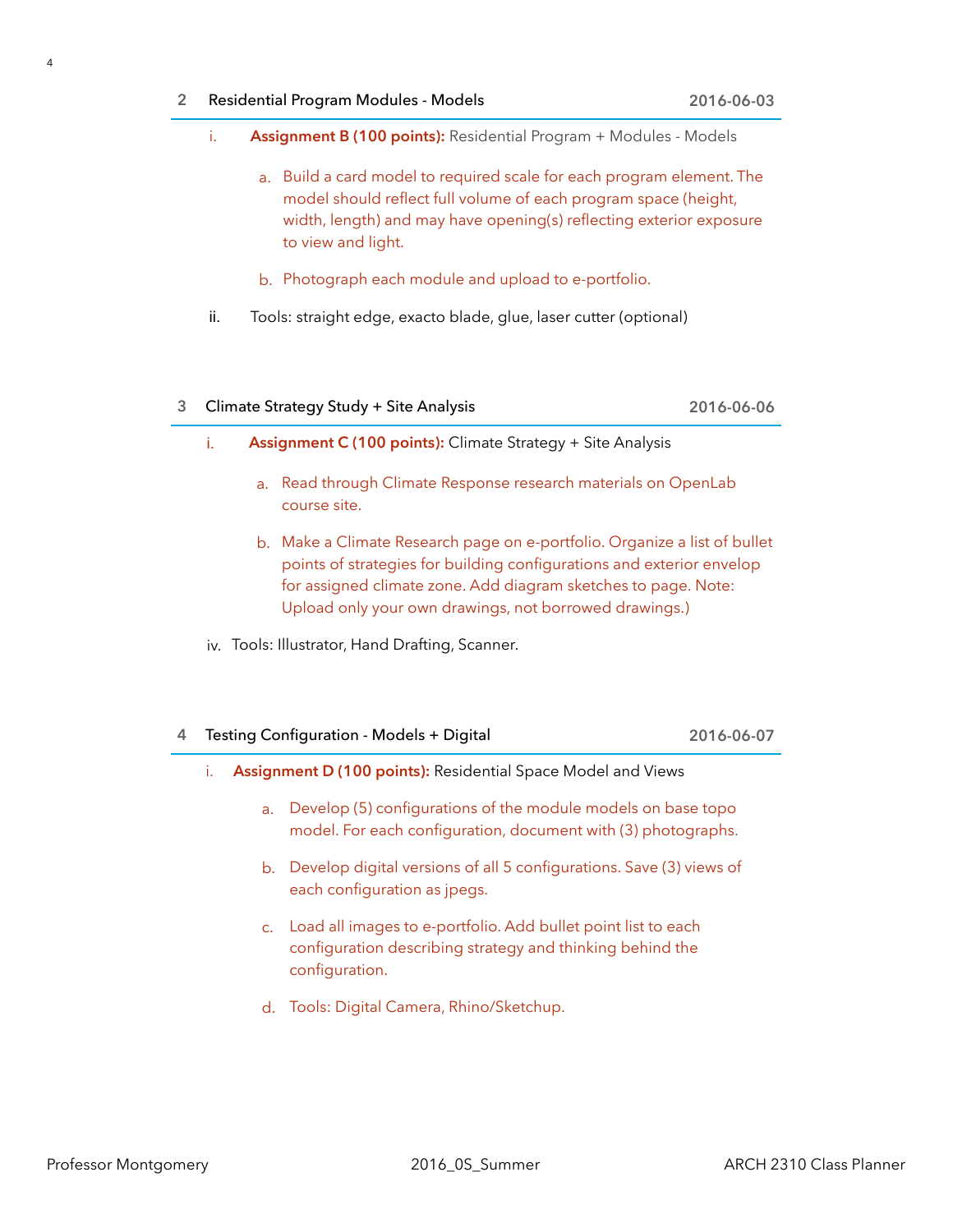# **5** Parti Diagramming **2016-06-08**

### i. **Assignment E (100 points):** Parti Diagramming

- a. Develop a 3 dimensional parti diagram for each of the 5 configurations. Annotate the diagrams to explain the idea behind the concept. The 3 dimensional parti diagrams should include:
	- site topography
	- **landscape**
	- view corridors
	- approach
	- outdoor spaces (terraces, gardens, courtyard, pathways)
	- solar design response
	- hierarchy of massing / program elements
	- vertical circulation
	- b. Upload jpegs of parti diagrams to e-portfolio
- ii. Tools: Sketchup/Rhino, Illustrator, Photoshop

# **6 Project 01 Parti Development Review 2016-06-09**

- i. Present e-portfolio to date with emphasis on Parti diagrams.
- ii. **Assignment F (100 points):** Post a Reflection (100 words minimum) to the eportfolio. Include:
	- a. Summary of your review
	- b. Reasons for selecting a particular parti
	- c. Outline next steps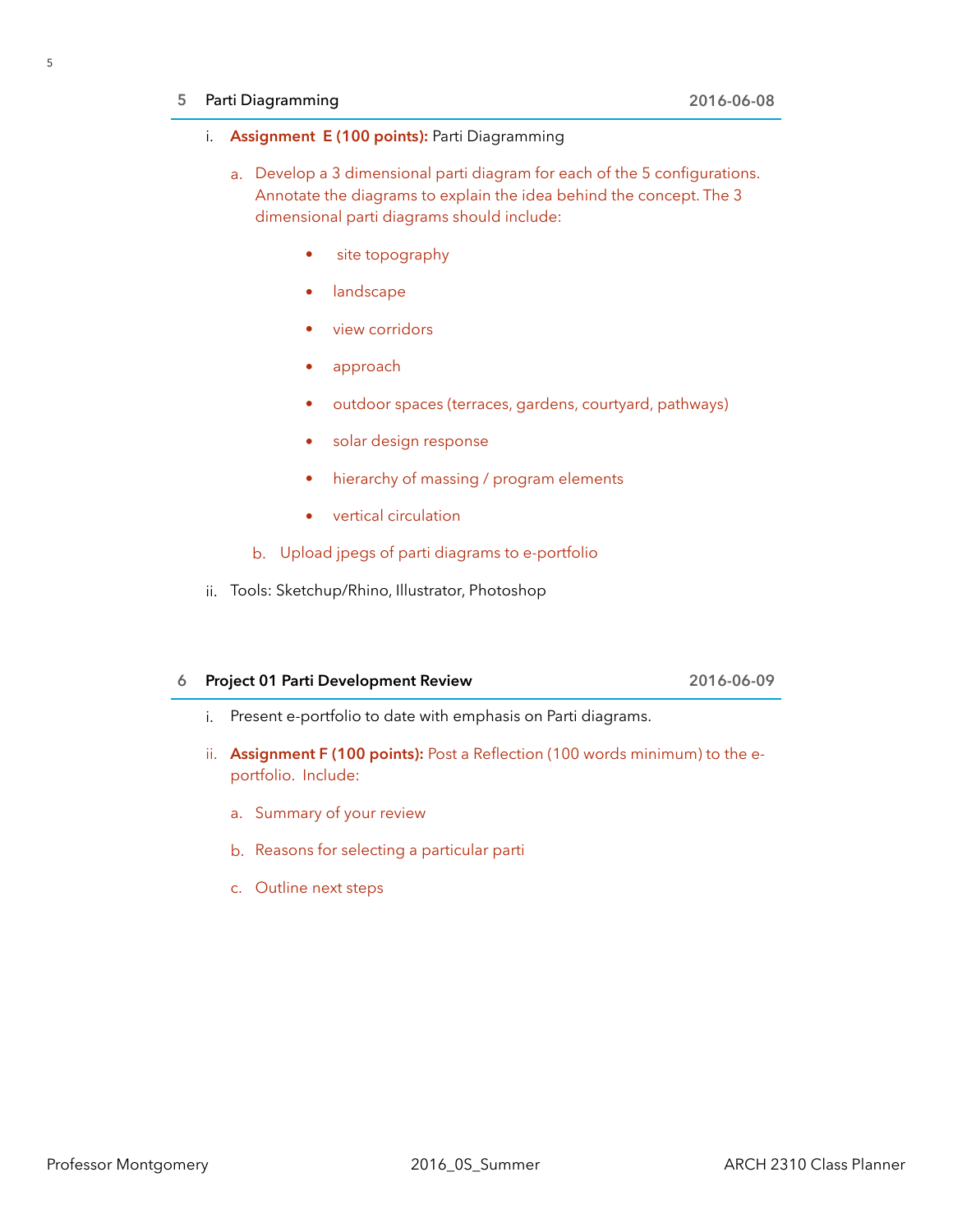- **7** Project 02 House Concept Design: Parti Selection and Refinement
	- i. **Assignment G (100 points):** Refine selected parti
		- a. Develop new parti diagram based on comments from review
		- b. Upload jpegs of revised diagram to e-portfolio
	- ii. Tools: Sketchup/Rhino, Illustrator, Photoshop

# **8** Digital Model Development **2016-06-13**

- i. **Assignment H (100 points):** Digital Model Development
	- a. Develop final digital model based on revised parti diagram.
	- b. Integrate digital model into base model of topo.
	- c. Upload jpegs of revised model to e-portfolio, at least 8 separate views including:
		- top view showing massing integrated into topo with shadows
		- axon view from at least 2 angles
		- approach view
		- waterside view
		- 2 interior views of important interior spaces
		- View at stairhall
- ii. Tools: Sketchup/Rhino, Illustrator, Photoshop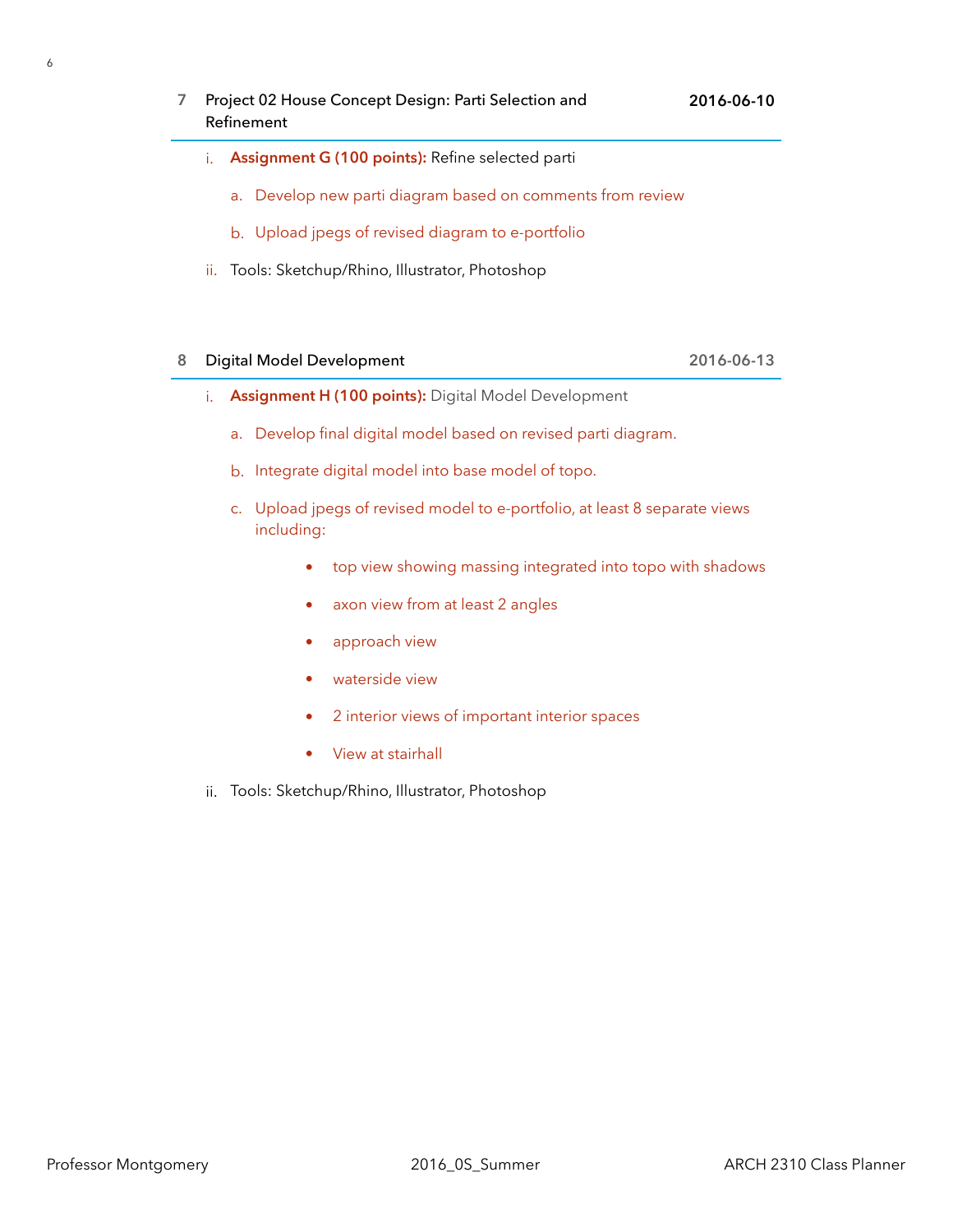### **9** Final Presentation Drawings: Plans **2016-06-14**

- **i. Assignment I (100 points):** Plan Drawings
	- a. Develop 1 ground level floor plan / site plan
	- b. Develop 1 upper level plan with site plan information slightly screened
	- c. Develop 1 roof plan with site plan information slightly screened
	- d. Indicate north arrow on all plan drawings
	- e. Upload plans as jpegs to e-portfolio.
- ii. Tools: AutoCAD, Illustrator, Photoshop

#### **10** Final Presentation Drawings: Site Sections **2016-06-15**

- **i. Assignment J (100 points):** Site Section Drawings
	- a. Develop 2 site sections cutting from the water through the house and through the topography of the uphill side of the house
	- b. Develop key plan to show where site sections are cut
	- c. Section to follow studio standard: clear cut line, white poche (earth and walls/floor…)
	- d. Glazing to be shown at all locations along near cutline
	- e. All walls, beams, floor slabs and roof slabs to be shown with dimensional accuracy relative to construction system applied.
	- f. Upload site sections as jpegs to e-portfolio.
- ii. Tools: AutoCAD, Illustrator, Photoshop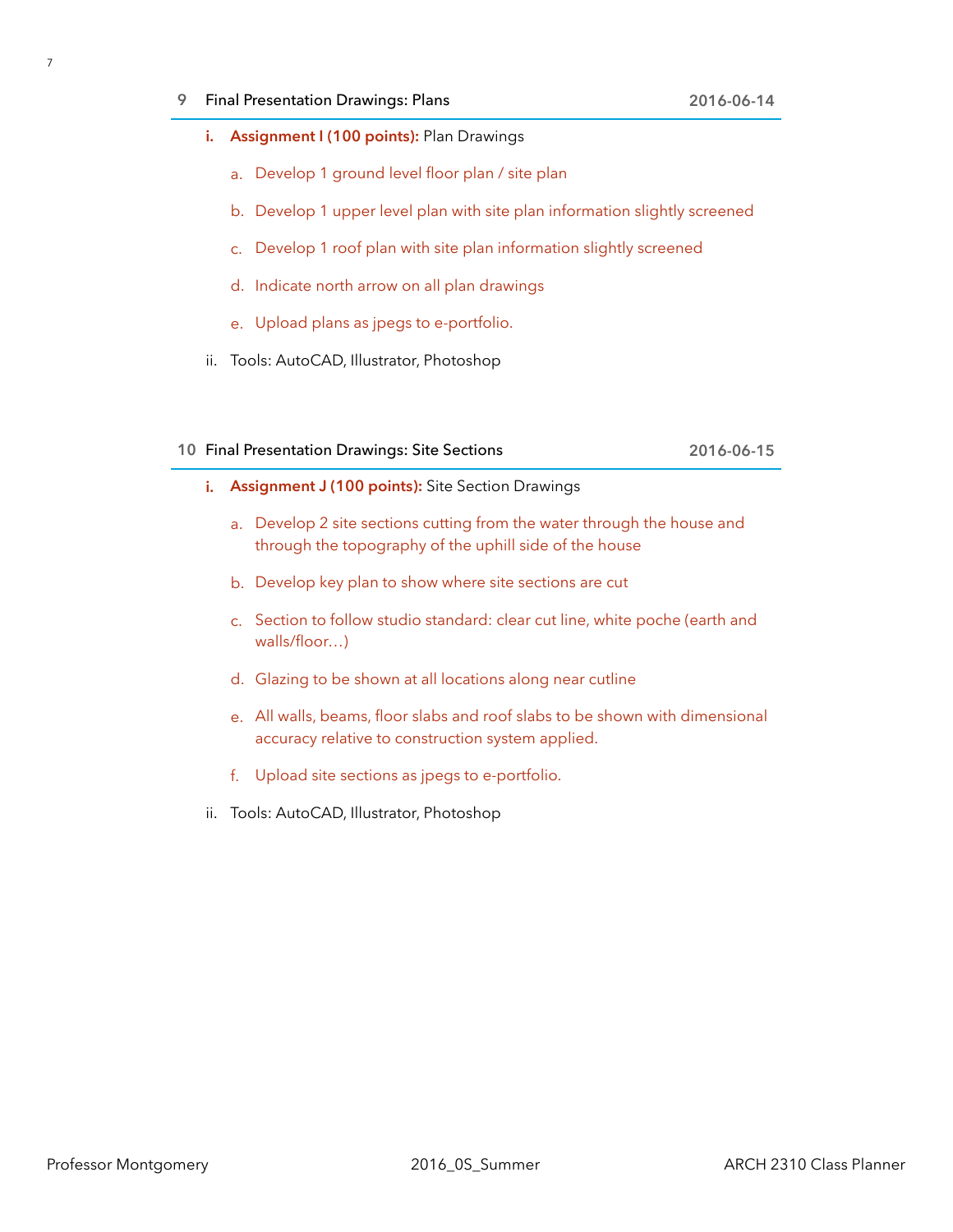# **11** Project 02 Final Presentation and Reflection **2016-06-16**

- i. Dress Code: Business Casual
- ii. Print at high resolution all images from Assignments A-J on 11x17 sheets (minimum)
- iii. Compose plates and pin-up at assigned location for jury review
- iv. **Assignment K (100 points):** Post a Reflection (100 words minimum) to the eportfolio. Include:
	- a. Summary of your review
	- b. Lessons Learned
	- c. Goals for next project

# **12** Project 03 Library Site Visit: Site Analysis **2016-06-17**

# i. **Meet in Classroom**

- ii. Review site analysis base drawings and methodology
- iii. Travel together to site

# iv. **Assignment L (100 points):** Site Analysis

- a. Develop a site analysis on base drawings. Integrate site photos and 3 dimensional model base drawings.
- b. Upload jpegs to e-portfolio.
- v. Tools: Sketches, Digital Camera, Rhino/Sketchup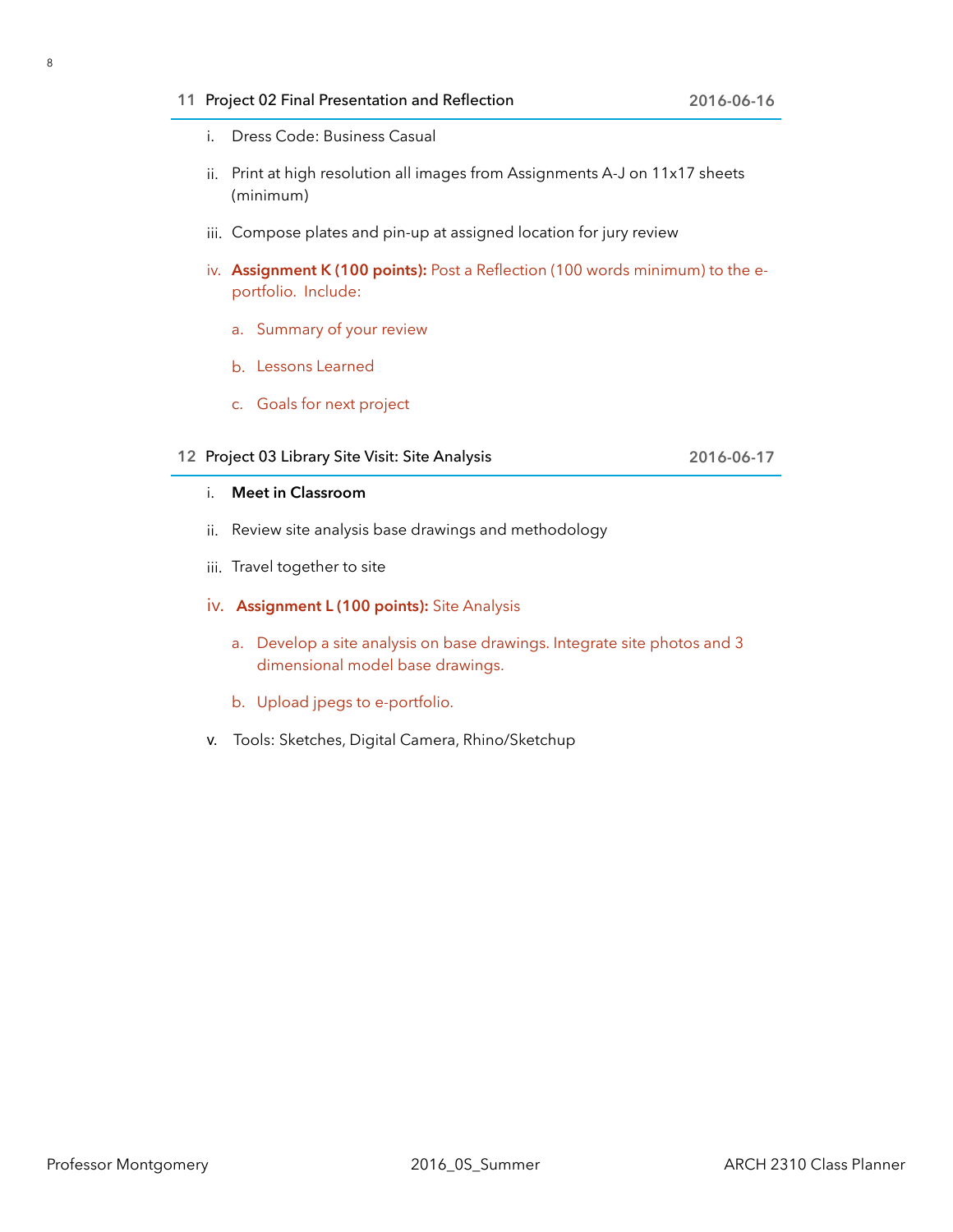#### **13** Library Program Modules - Digital **2016-06-20**

- i. **Assignment M (100 points):** Library Program + Modules Digital
	- a. Develop a Digital Model of Modules. Use 6'x6' grid as basis for all room dimensions (length, width and height). Avoid square rooms. Show furniture diagrammatically in each room.
		- 1. collections room
		- 2. children's library
		- 3. cafe
		- 4. 2 story lobby with the following:
			- circulation desk with staff office behind
			- stair and elevator access
			- view of collections room
			- access to children's library
	- b. Review library spaces on Pinterest board: https://www.pinterest.com/ jason0888/library/
	- c. Save view of each module as a separate jpeg and upload to e-portfolio.
	- d. Add post to e-portfolio that describes each module with 100 words minimum, including horizontal and vertical dimensional requirements, adjacency requirements, daylight requirements, view requirements, and spatial (volumetric) quality.
- ii. Tools: AutoCAD, Rhino/Sketchup

### **14** Library Program Modules - Model **2016-06-21**

- i. **Assignment N (100 points):** Library Program + Modules Models
	- a. Build a card model to required scale for each program element. The model should reflect full volume of each program space (height, width, length) and may have opening(s) reflecting exterior exposure to view and light.
	- b. Photograph each module and upload to e-portfolio.
- ii. Tools: straight edge, exacto blade, glue, laser cutter (optional)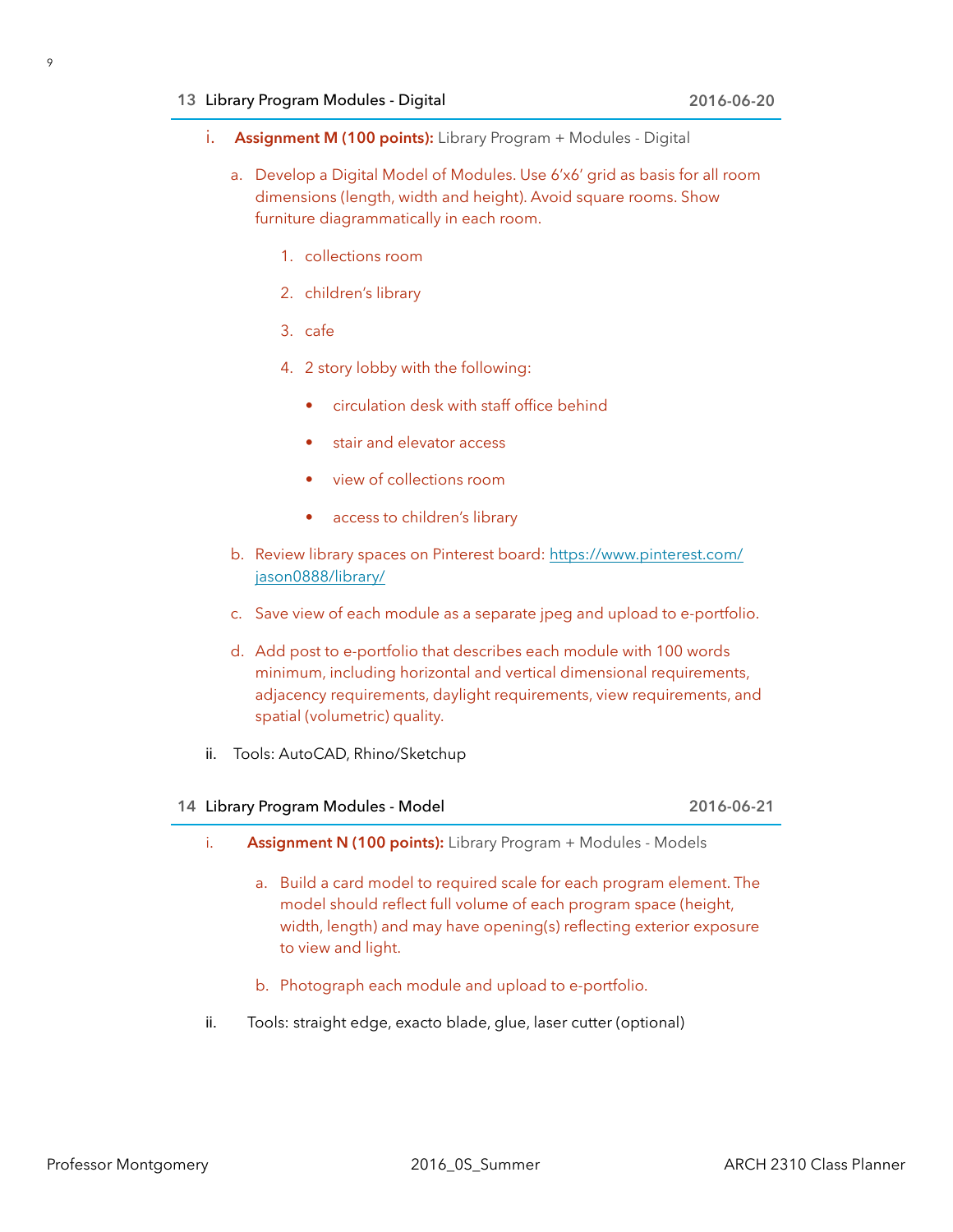- i. **Assignment O (100 points):** Library Space Model and Views
	- a. Develop (5) configurations of the module models on base topo model. For each configuration, document with (3) photographs.
	- b. Develop digital versions of selected 2 configurations. Save (3) views of each configuration as jpegs.
	- c. Develop structural grid for selected 2 digitally modeled configurations.
	- d. Load all images to e-portfolio. Add bullet point list to each configuration describing strategy and thinking behind the configuration.
	- e. Tools: Digital Camera, Rhino/Sketchup.

### **16** Parti Diagramming **2016-06-23**

- **i.** Assignment P (100 points): Parti Diagramming
	- a. Develop a 3 dimensional parti diagram for each of the 5 configurations. Annotate the diagrams to explain the idea behind the concept. The 3 dimensional parti diagrams should include:
		- hierarchy of major program spaces/volumes
		- sequence of space
		- approach
		- relationship to views of rivers, park, green, plaza
		- solar design response
		- vertical circulation
		- b. Upload jpegs of parti diagrams to e-portfolio
- ii. Tools: Sketchup/Rhino, Illustrator, Photoshop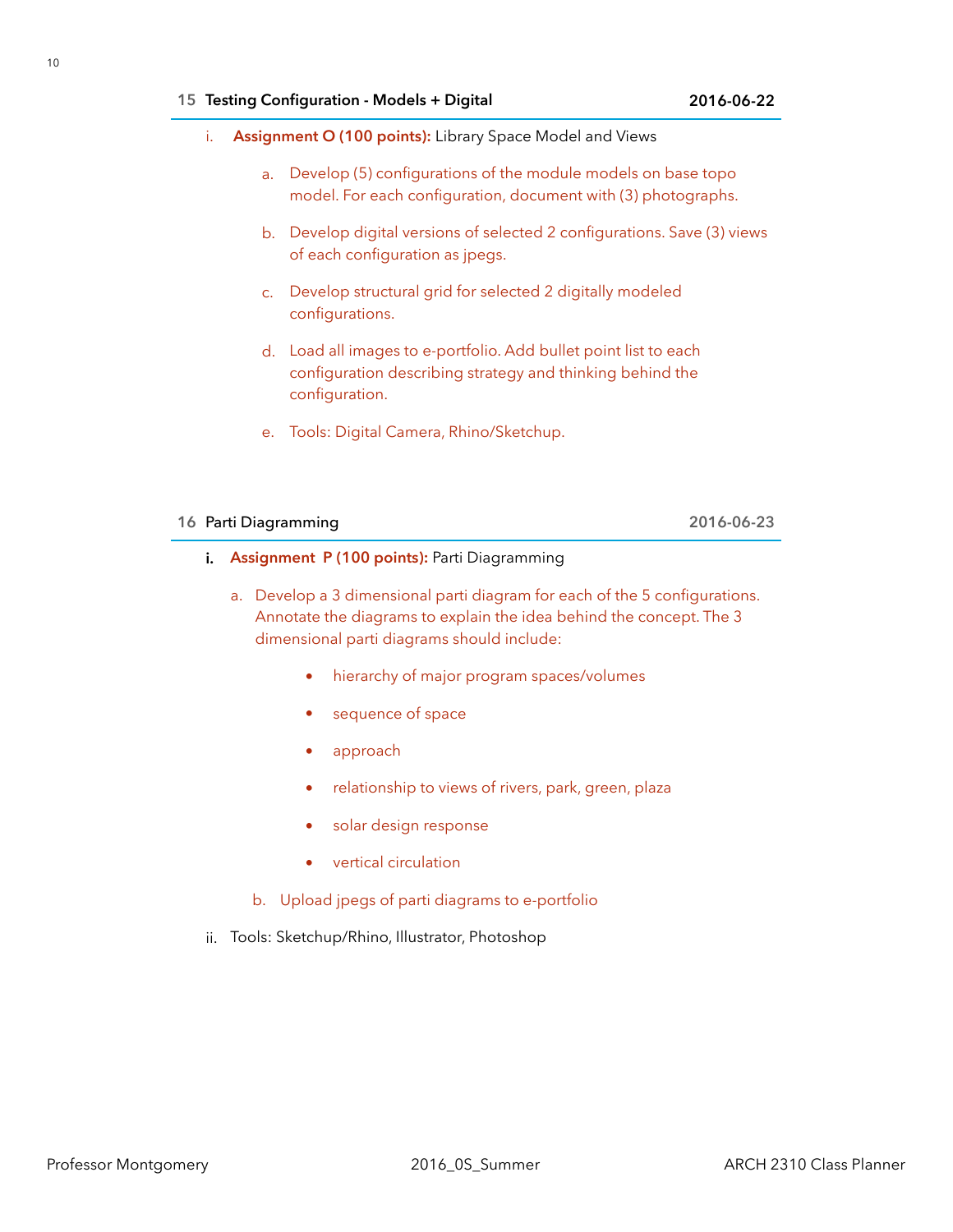# **17** Parti Selection and Refinement **2016-06-27**

- i. **Assignment Q (100 points):** Refine selected parti
	- a. Develop new parti diagram based on comments from desk crit/pin-up
	- b. Upload jpegs of revised diagram to e-portfolio
- ii. Tools: Sketchup/Rhino, Illustrator, Photoshop

# **18** Digital Model Development + Diagramming **2016-06-28**

- i. **Assignment R (100 points):** Digital Model Development
	- a. Develop final digital model based on revised parti diagram.
	- b. Integrate digital model into base model of topo + site context.
	- c. Upload jpegs of revised model to e-portfolio, at least 8 separate views including:
		- top view showing massing integrated into topo with shadows
		- axon view from at least 2 angles
		- approach view
		- waterside view
		- 2 interior views of important interior spaces
		- View at stairhall
- ii. Tools: Sketchup/Rhino, Illustrator, Photoshop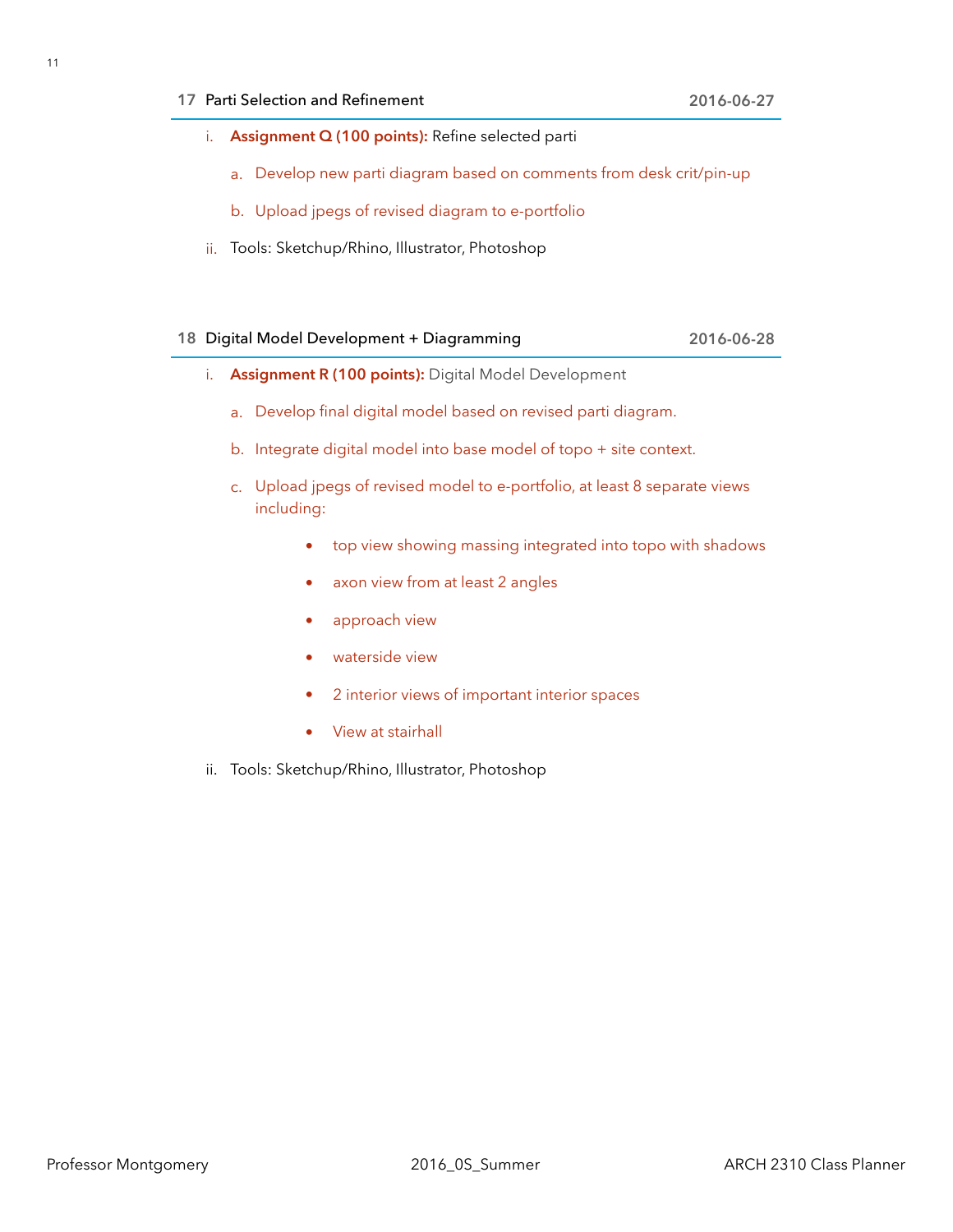### **19** Final Presentation Drawings: Plans **2016-06-29**

- **i. Assignment S (100 points):** Plan Drawings
	- a. Develop 1 ground level floor plan / site plan
	- b. Develop upper level plan(s) with site plan information slightly screened
	- c. Develop 1 roof plan with site plan information slightly screened (use top model view for roof plan base.)
	- d. Indicate north arrow on all plan drawings
	- e. Upload plans as jpegs to e-portfolio.
- ii. Tools: AutoCAD, Illustrator, Photoshop

### **20** Final Presentation Drawings: Site Sections **2016-06-30**

- **i. Assignment T (100 points):** Site Section Drawings
	- a. Develop 2 site sections:
		- cutting from the water through the library and to water on other side.
		- cutting perpendicular to entrance, through plaza and existing apartment building to south.
	- b. Section to follow studio standard: clear cut line, white poche (earth and walls/floor…)
	- c. Glazing to be shown at all locations along near cutline
	- d. All walls, beams, floor slabs and roof slabs to be shown with dimensional accuracy relative to construction system applied.
	- e. Upload site sections as jpegs to e-portfolio.
- ii. Tools: AutoCAD, Illustrator, Photoshop